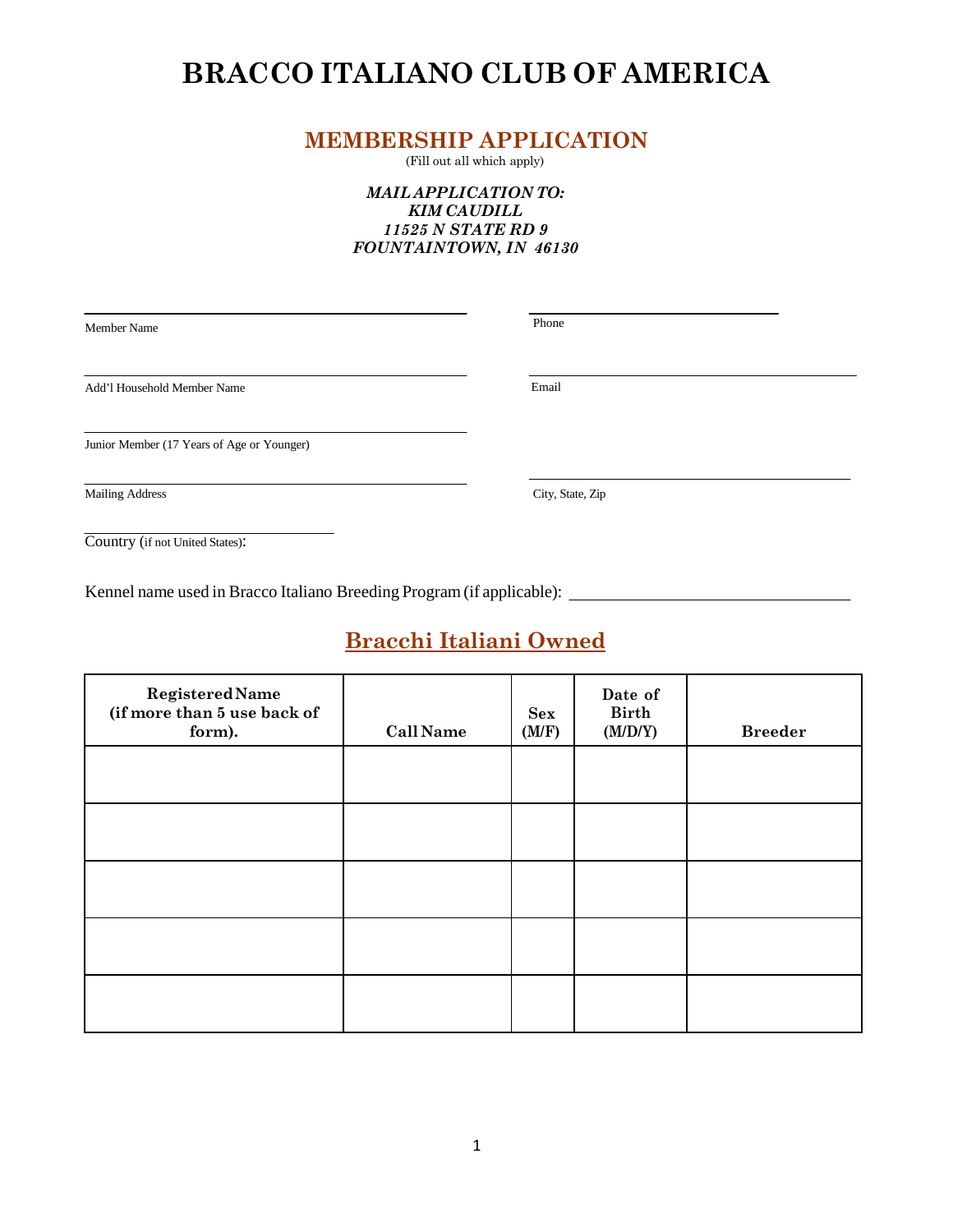**My signature below indicates that I have read and agree to support the Mission Statement, Constitution and Bylaws of the Club; to abide by the Code of Ethics of the club (see below); to encourage high standards in breeding,training, showing and hunting the Bracco; and promote the welfare of the Bracco breed.**

### **Signatures**

| Member signature                                     | Date          |  |
|------------------------------------------------------|---------------|--|
| Addt'l household member signature                    | Date          |  |
| Junior Member signature (17 Years of Age or Younger) | $_{\rm Date}$ |  |

### **NOTE: B.I.C.A. respects your privacy. This information will not be shared or sold to other organizations or businesses.**

- **Associate Membership:** Open to all persons 17 years of age and older who are residents of the United States. Associate Members shall enjoy all the privileges of the BICA except the right to vote or hold office. Associate Members shall not count in the determination of a quorum. After one year from the date of being approved as an Associate Member by the BICA board, Associate Members may apply for Active Membership providing they meet the requirements. However, Associate Members are not required to apply for Active Membership and may continue as Associate Members for an indefinite period of time. There are no Bracco ownership requirements of an Associate member.
- **Associate Household Membership:** Two (2) adult members residing in the same household who are residents of the United States. Associate Household Members shall enjoy all the privileges of the BICA except the right to vote or hold office. Associate Household Members shall not count in the determination of a quorum. After one year from the date of being approved as an Associate Member by the BICA board, Associate Household Members may apply for Active Household Membership providing they meet the requirements. However, Associate Household Members are not required to apply for Active Household Membership and may continue as Associate Household Members for an indefinite period of time. There are no Bracco ownership requirements of an Associate Household membe r.
- **Active Individual Membership:** With all rights, privileges, and responsibilities, including the right to vote and hold office shall be open to all individuals 18 years of age or older who have been an Associate Member for at least one year, who reside(s) in the United States and live in a household with a Bracco Italiano which is owned by someone in the same household. If an active member lost their bracco, they would remain eligible for active membership indefinitely as long as the membership is renewed annually.
- **Active Household Membership:** Two (2) adult members residing in the same household, each eligible to vote and hold office, but must both have been Associate Members for at least one year. Only one household member may hold office at any given time. If a family membership lost their bracco, they would remain eligible for active membership indefinitely as long as the membership is renewed annually.
- **International Member:** For those individuals who are not U.S. residents (or its territories and possessions). Shall be entitled to all Club privileges except voting and office holding. International Members do not count in the determination of a quorum.
- **Junior members** are under the age of 17 years and cannot vote or hold office.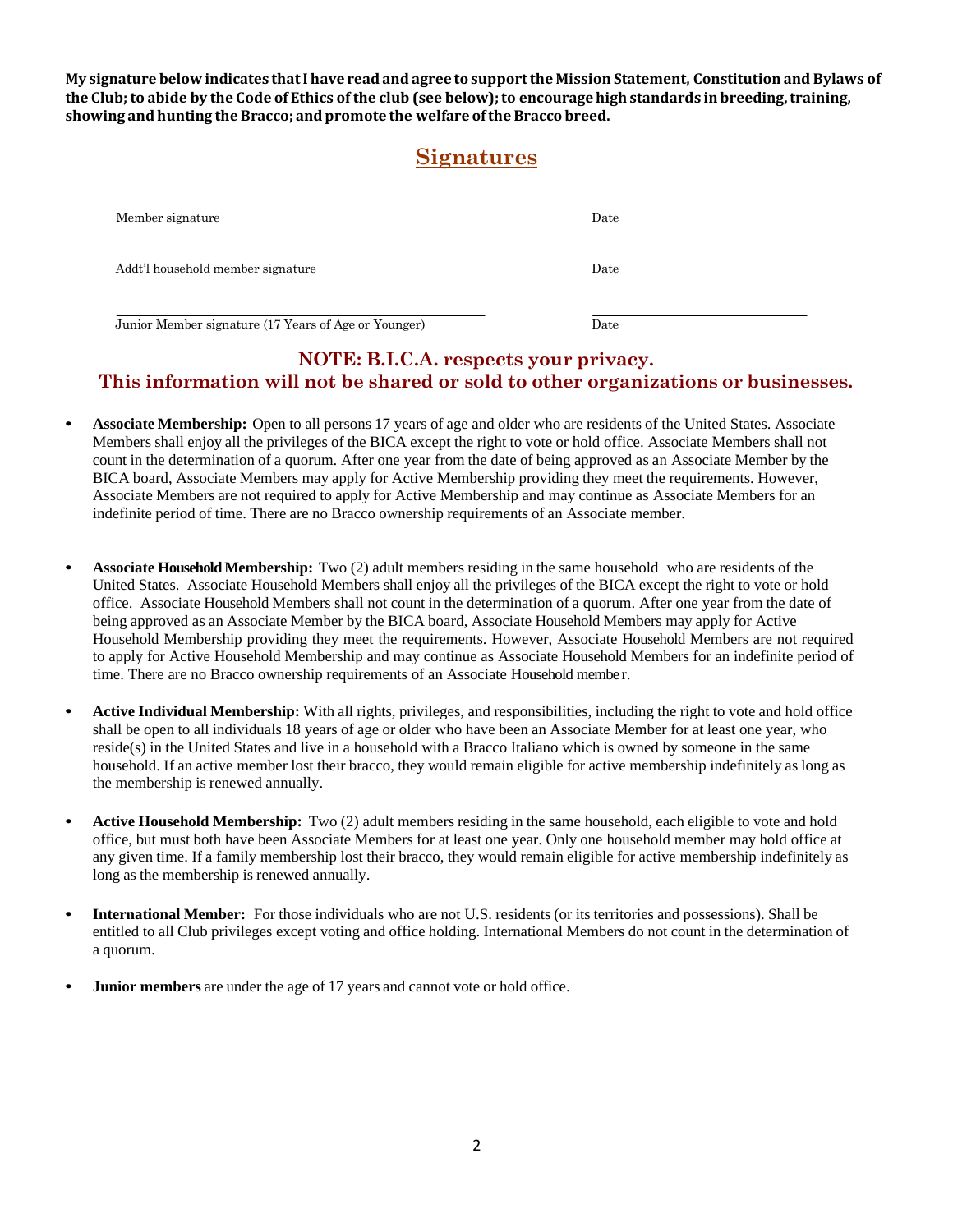## **Memberships Make check payable to B.I.C.A**

#### **Choose a Membership Package that best suits your needs:**

**\$25.00 Associate Membership**/first year of membership

**\$40.00 Associate Household Membership/**first year of membership

**\$35.00 Active Individual membership** (\$45.00 for foreign membership)

**\$60.00 Family Membership** (2 adults) (\$70.00 for foreign membership)

**Junior member** (under 17 years of age) free w/ Adult Member

*Your name and email address will appear on a membership list that is available to club members and the public (if you do not want your personal information to appear on the membership list, please CHECK one or more of the following options.*

*\_\_\_\_\_Do not list my phone number \_\_\_\_\_Do not list my email address*

**Please take time to answer the following questions to help BICA learn more about you.**

What are your interests? (Check all which apply) Show , Field Trial , Hunt Test , Obedience ,

Agility , Therapy Dog , Hunting \_\_\_, Other: \_\_\_\_\_\_\_\_\_\_\_\_\_\_\_\_\_\_\_\_\_\_\_\_\_\_\_\_\_\_\_\_\_\_\_\_\_\_\_\_\_\_\_\_

Do you breed your Bracco?\_\_\_\_\_\_\_\_ If so, how many litters a year do you normally have? \_\_\_\_\_\_\_\_\_\_\_\_

List any other dog clubs of which you are a member:

Has any dog club ever suspended your privileges? YES NO If yes, please explain the circumstances:

Do you prefer docked or undocked tails?

What is your favorite aspect of the Bracco Italiano?

What do you think of AKC recognition?

How long have you owned a Bracco?

How did you find out about the breed?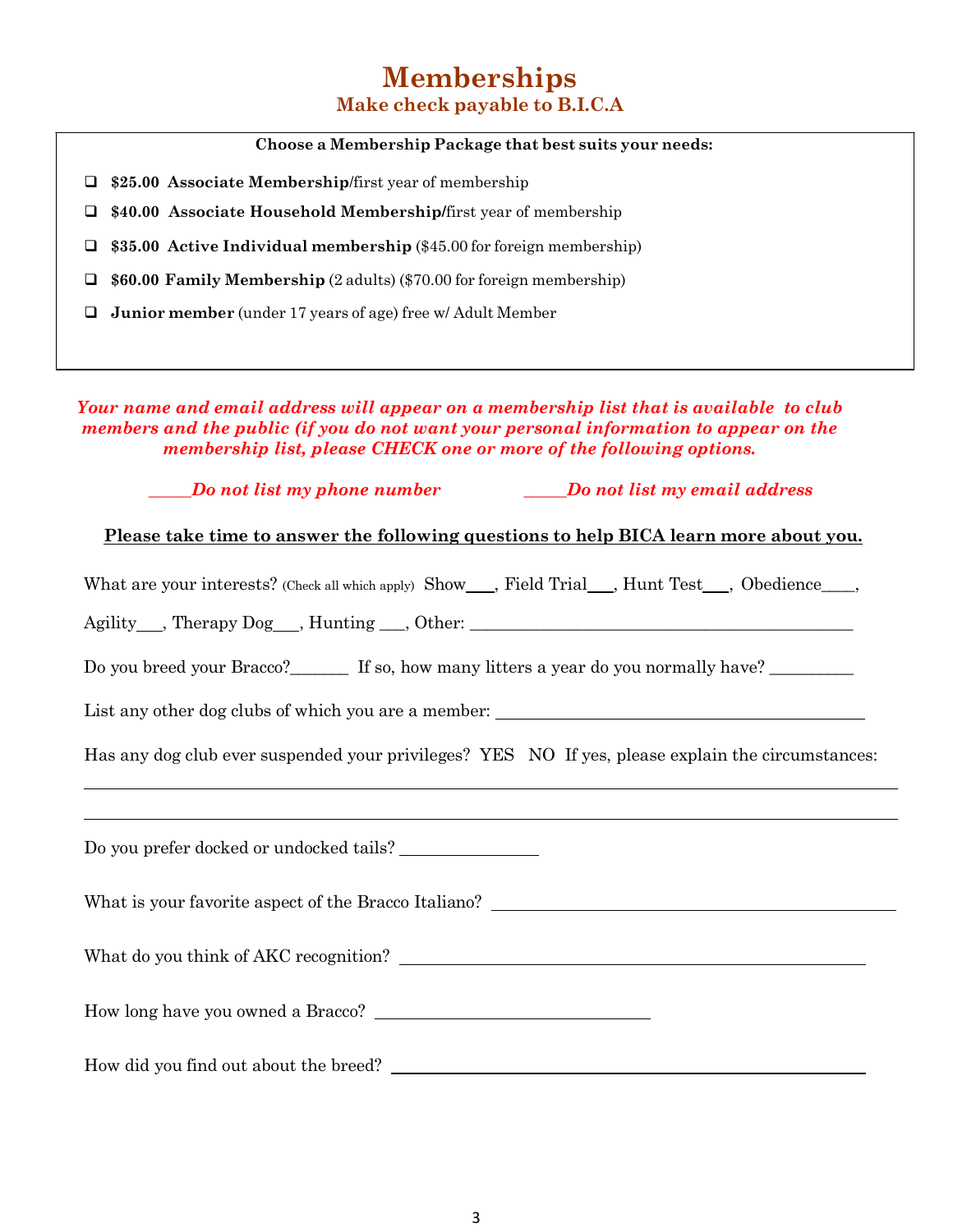List any health problems which your Bracco has:

Would you/Have you gotten your dog tested for hip dysplasia (PennHIP/OFA) and eye abnormalities (CAER)? and the state of the state of the

Would you be interested in serving on the Board of Directors or in a club committee with the Bracco Italian Club of America?

### **MISSION STATEMENT**

The mission of the BICA is to maintain the integrity of the Bracco breed standards as a "dual dog", to promote ethical breeding practices, and keep the health standards as a priority.

## **Code of Ethics**

#### **PREAMBLE**

This Code of Ethics serves as a guide for members of the Bracco Italiano Club of America (BICA) to follow, recognizing their role as guardians of the breed. Explicit in membership in the BICA is the understanding and full acceptance of the Code of Ethics recognizing that a violation or disregard of the Constitution and Bylaws, Code of Ethics or AKC Rules and Regulations may result in discipline up to and including loss of membership from the BICA. This Code of Ethics does not cover every behavior necessary to protect the breed. Therefore, members acknowledge that in all cases their actions are the truest reflection of personal integrity and ethics, commitment to the enhancement of our breed community and their true concern for the welfare of our breed.

#### **GENERAL CONDUCT**

As a member of the Bracco Italiano Club of America I shall:

1.Be dedicated to the preservation and welfare of the purebred Bracco Italiano and ensure my actions are in the best interest of the breed

2. At all times exhibit good sportsmanship and good will and conduct myself in a manner which reflects positively on myself, the breed and the BICA

3. Seek the advice and assistance, when needed, of more experienced members on the care and welfare of the Bracco, and if sought out will graciously provide assistance and share the benefits of my knowledge

4. Refrain from the use of any untrue, slanderous or defaming statements against another member, kennel, breeder, a specific dog/kennel, the BICA and Judges, etc. on any public forum including social media

5. Be a responsible dog owner, providing the dogs in my care with a safe and loving home providing them with the best possible care in regard to nutrition, housing, cleanliness and veterinary care

6. Utilize appropriate health testing programs such as OFA, CAER or PennHIP for evaluation of individual traits in all of my Bracco Italiano and make all records public through these organizations.